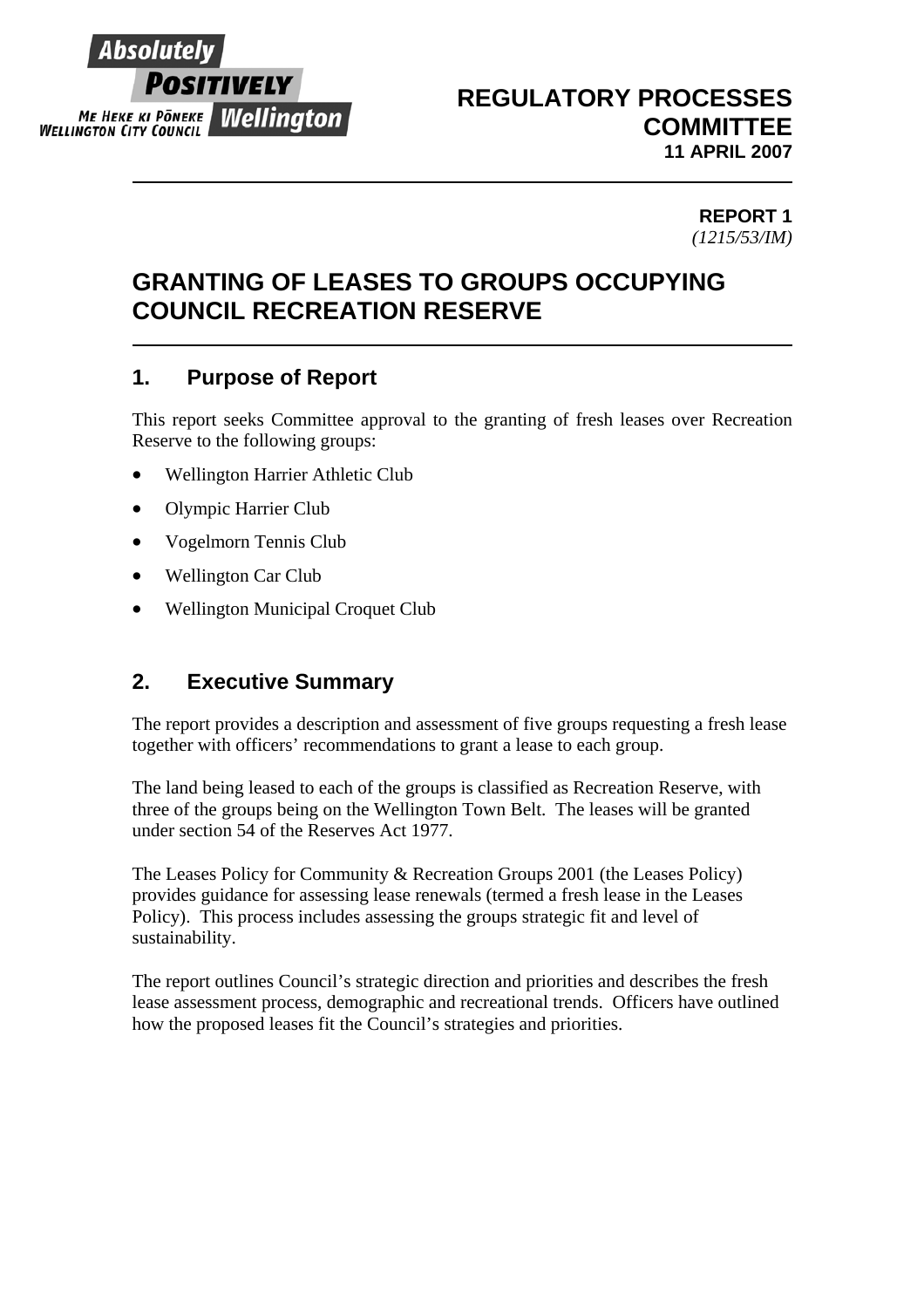# **3. Recommendations**

It is recommended that the Committee:

- *1. Receive the information.*
- *2. Approve, subject to the conditions noted below, the granting of fresh leases to the following groups under the Reserves Act 1977:*

| Group                                          | Type of<br>Lease | <b>Location</b>               | <b>Term</b><br>( <i>years</i> ) | <b>Annual Rent (GST</b><br>exclusive) |
|------------------------------------------------|------------------|-------------------------------|---------------------------------|---------------------------------------|
| <b>Wellington Harrier</b><br>Athletic Club     | Premises         | Alexandra Rd.<br>(Town Belt)  | 10                              | \$247<br>Maintenance fee              |
| Olympic Harrier<br>Club                        | Ground           | Alex Moore Park               | $10 + 10$                       | \$187                                 |
| Vogelmorn Tennis<br>Club                       | Ground           | Vennell St                    | $10 + 10$                       | \$1,197                               |
| <b>Wellington Car Club</b>                     | Ground           | Mt Albert Park<br>(Town Belt) | $5 + 5$                         | \$194                                 |
| Wellington<br><b>Municipal Croquet</b><br>Club | Premises         | Alexandra Rd<br>(Town Belt)   | 10                              | \$161<br>Maintenance fee              |

*Note that any approval to grant fresh leases will be conditional on:* 

- *(a) consultation with appropriate Iwi being completed;*
- *(b) each proposed lease being publicly notified in accordance with sections 119 and 120 of the Reserves Act 1977 together with any conditions set out in any approved Management Plans (e.g. Town Belt Management Plan);*
- *(c) each Group reimbursing Council for any costs incurred in advertising;*
- *(d) there being no objections or sustained objections resulting from the required consultation or notification.*

# **4. Background**

### **4.1 Overview of the Community & Recreation Leases**

In February 2007 the Committee approved 15 fresh leases on Town Belt or reserve land, pursuant to Section 54 of the Reserve Act 1977, and in accordance with Council's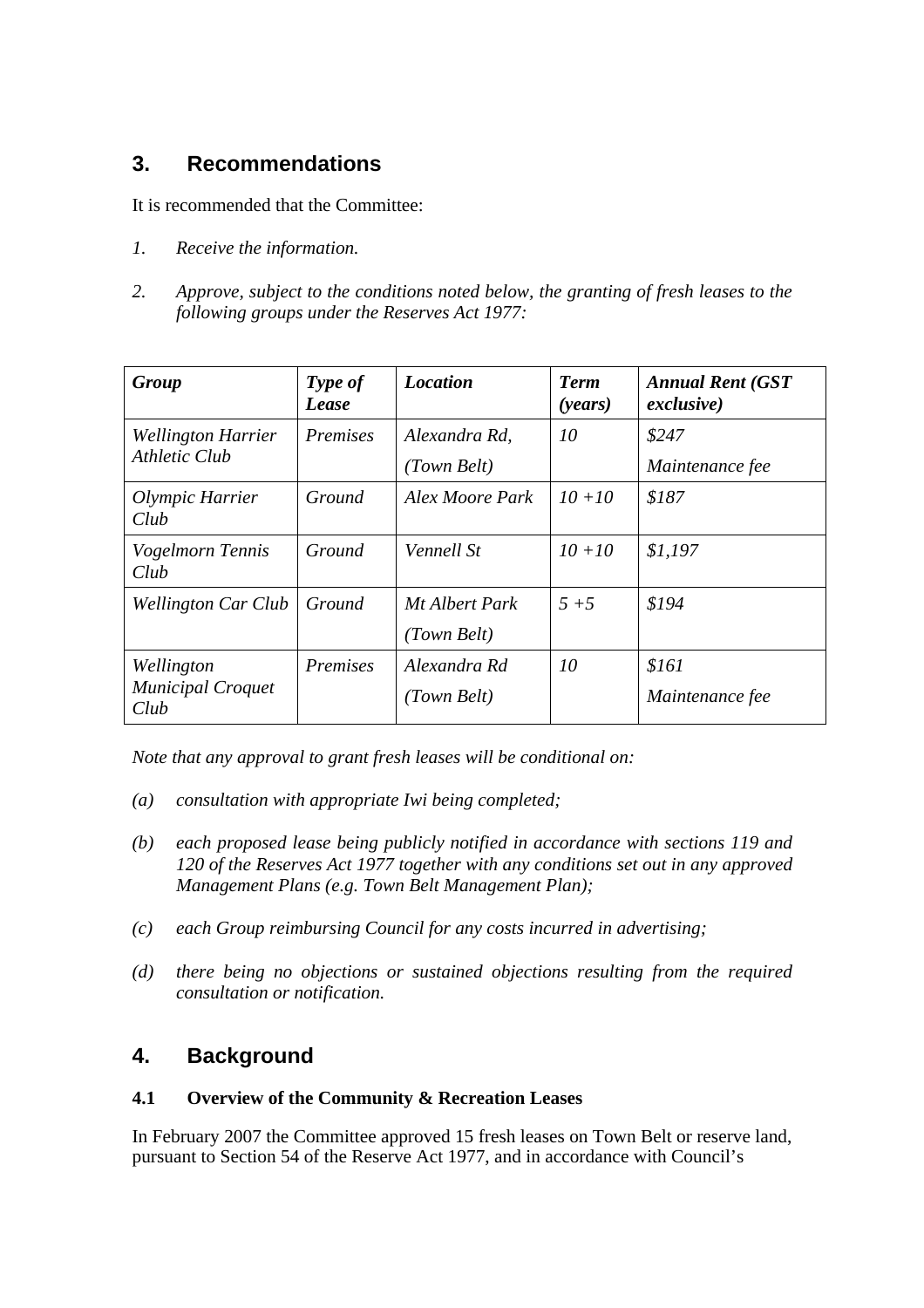Leases Policy for Community and Recreation Groups 2001 and relevant Reserve Management Plans. The approval was conditional upon there being no objections or sustained objections during the public notification and Iwi consultation process.

In early February the Committee also approved the amendment to Clause 9.2 in the standard lease document. This clause clarifies the Council's rights as landowner when granting consent for the lessee to carry out building works.

Public notification on the above fresh leases is underway and progressing.

Currently there are 147 leases with sports, recreation and community groups; 89 of these leases are current, while 15 have committee approval subject to the public notification and Reserves Act 1977 processes and 43 are up for renewal and are part of the lease assessment process, which includes assessing the group's strategic fit and activity sustainability.

This report presents a further five groups requesting a fresh lease on our open space/ reserve land. Three of these five groups are on the Wellington Town Belt.

### **4.2 The Sports & Recreation Forum**

Over the last 8 months the Council has hosted two successful Sports and Recreation Forums. Over 200 representatives from various sporting and recreation groups that have a connection with Council, came together to engage, hear about key recreation projects and share with us their issues and opportunities.

These forums aim to strengthen our relationships and grow our knowledge of issues facing the sports and recreation community. Establishing and maintaining strong partnerships with these groups, together with demographic and market research, guides decision making especially with regard to future leases, resources and community needs.

#### **4.3 Strategic Context and Direction**

The lease renewal process provides the Council with an opportunity to evaluate each group's community value and contribution to the various Council strategies and policies relevant to recreation and community groups. These strategies and policies include:

- Social and Recreation Strategy
- Environment Strategy
- Leases Policy for Community and Recreation Groups
- Reserve Management Plans such as the Town Belt Management Plan.

#### **Social and Recreation Strategy**

Sport, recreation and community group leases fits under the Social and Recreation Strategy. This Strategy aims to build strong, safe and healthy communities for a better quality of life. The Council will provide greater leadership to promote a high level of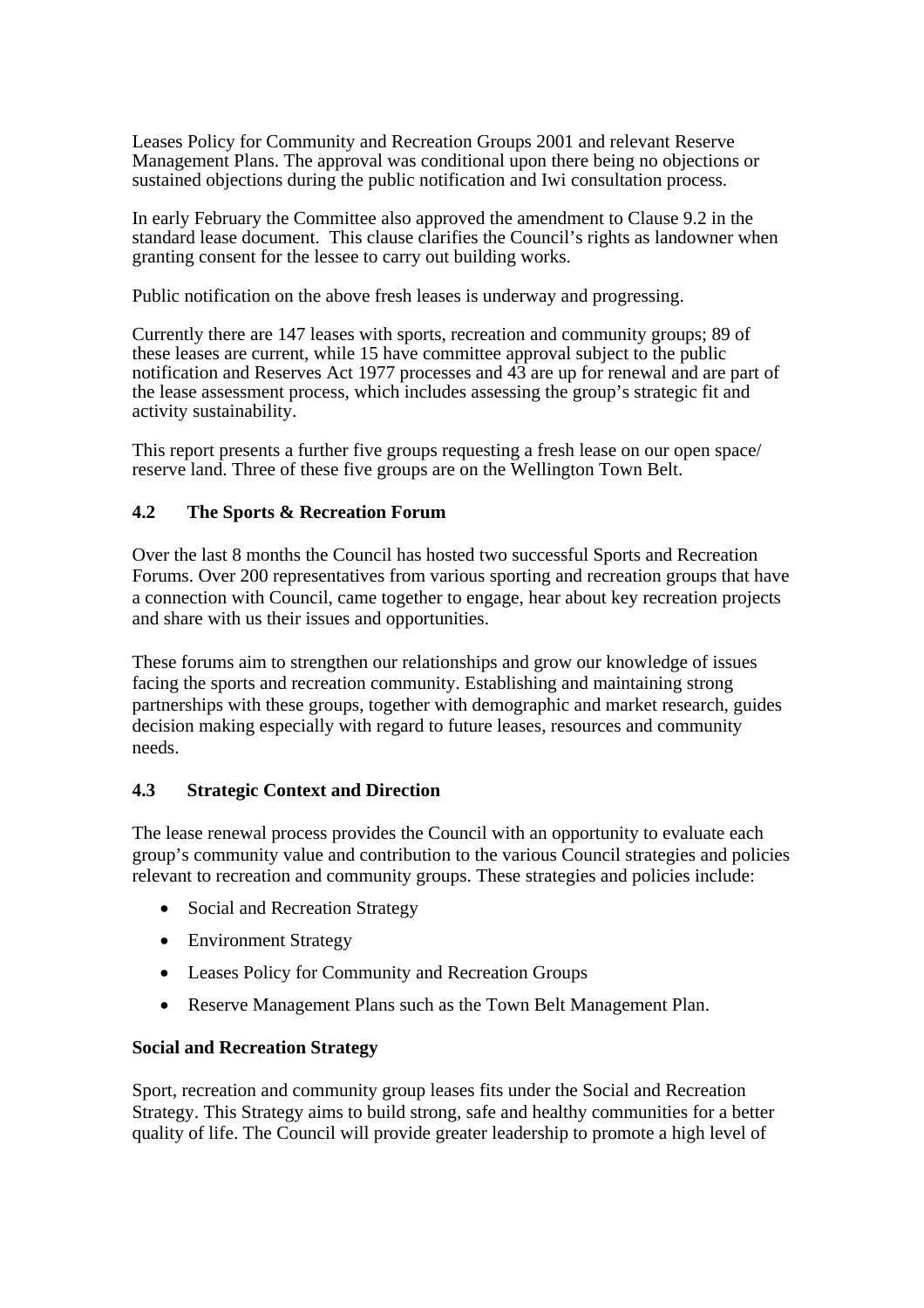social cohesion and participation. High levels of participation in the community including sports and recreation groups are critical to resilient communities.

The Social and Recreation Strategy encourages collaborative partnerships with our sports and recreation groups to ensure the best delivery of services and programmes and the maximum use of amenities and resources.

## **Environment Strategy**

Sport, recreation and community group leases also fit within the context of the Environment Strategy, which emphasises sustainable development and the protection and enhancement of our natural environment. The Strategy recognises the interrelationship between social and cultural well being and the environment. It aims to make Wellington more liveable, where our natural environment is more accessible to all for a wide range of social and recreation opportunities while not compromising our environmental values.

## **Recreation Policy (2003)[1](#page-3-0)**

The Recreation Policy identifies that quality recreation and leisure opportunities enhance the city as a place to live and visit, and contributes to community well-being. It aims to offer a diverse range of accessible and affordable recreation activities, enhance the contribution of recreation events to the city's economy, and encourage an increase in participation.

The Council understands that the provision of recreation is provided to a wide variety of organisations including sports and recreation groups. The Council plays a pivotal leadership role and aims to establish strong partnerships with these organisation and groups to achieve and sustainable recreation opportunities for the city.

### **Leases Policy for Community and Recreation Groups (Leases Policy)**

The Leases Policy also reinforces Council's significant role in fostering the well-being and strength of communities by facilitating networks, providing recreation opportunities and supporting community facilities. The objectives of the Leases Policy are:

- *To strengthen communities through leasing land and buildings to groups.*
- *To ensure that the provision of leases is fair, equitable and responsive to community needs.*
- *To formally standardise the requirements of the lease.*

The Leases Policy outlines the process for a new lease and lease renewal. It calls renewing a lease a fresh lease. The process is outlined in Section 4.4.

 $\overline{a}$ 

<span id="page-3-0"></span><sup>1</sup> Formerly known as the 'Recreation Strategy' before 2005/6 Strategic Review.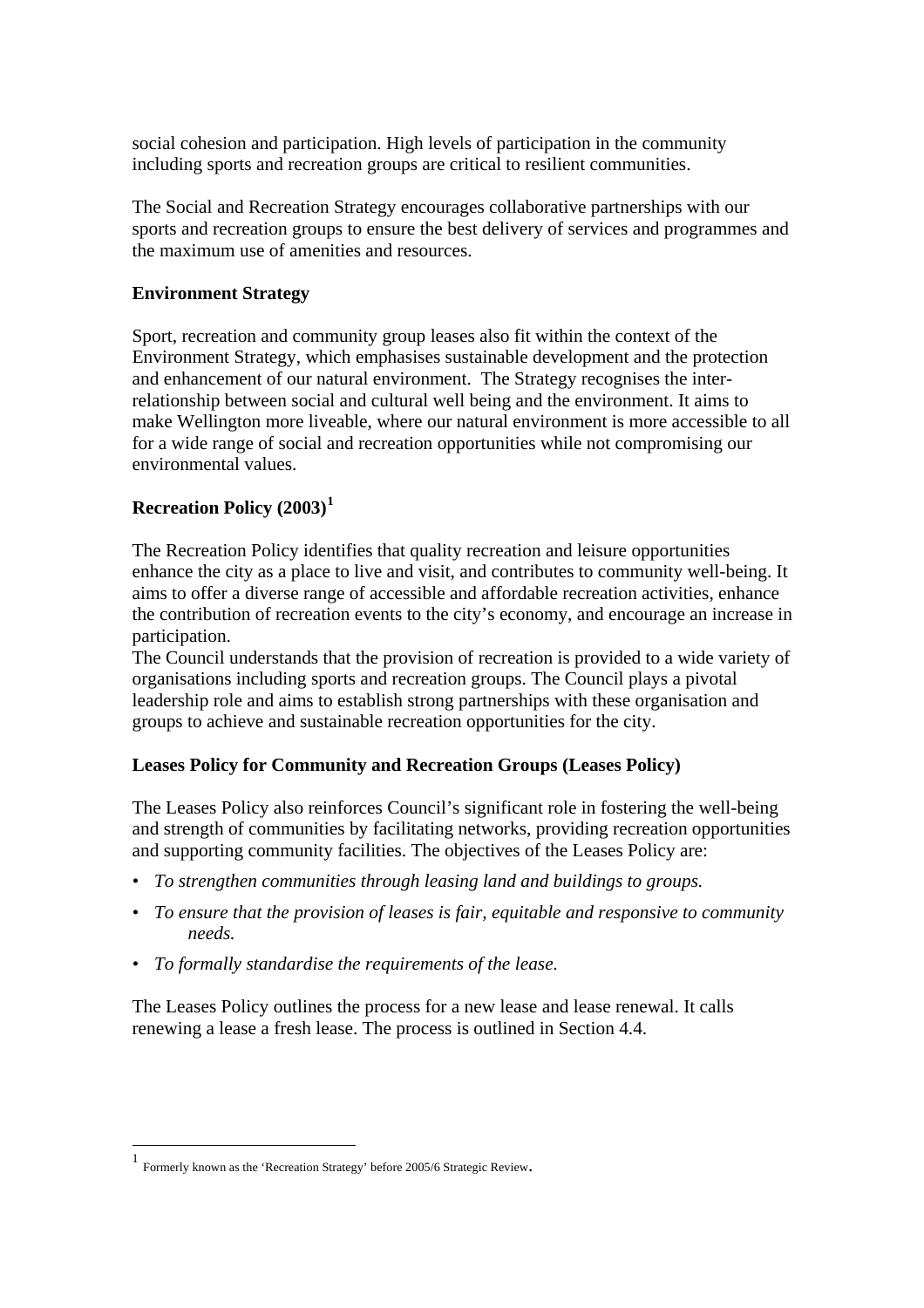### **Reserve Management Plans (For example the Town Belt Management Plan)**

The Town Belt Management Plan supports leasing land to groups provided their activity is primarily concerned with public outdoor recreation, is open to public participation, does not restrict public access, and is not detrimental to any of the other values of the Town Belt. The term of the lease shall be no more than 10 years, with no automatic right of renewal.

### **4.4 Assessment of Fresh Leases**

Fresh leases are those where the current lessee is seeking to renew the existing lease. The Council recognises that most groups have made investments in assets and this is a key consideration in the evaluation of a fresh lease. The process for a fresh lease is as follows.

- Step 1. Applicant provides Council officers with relevant information including, financial information, historical patterns of use and future prospects.
- Step 2. Officers evaluate information, including assessing whether the group will be sustainable (membership and financial), their activities are consistent with Council's strategic direction and objectives, and consider their previous lease performance. Unless there is evidence that these criteria are not met to a significant extent a fresh lease will be available to the lessee.
- Step 3. Communicate officers' decision to the applicant. If a fresh lease is recommended then negotiate draft lease tenure, rental and terms and conditions.
- Step 4. Seek approval in principle from Regulatory Committee.
- Step 5. Public notification following the Reserves Act process.
- Step 6. If all approvals are granted and no objections are sustained, then lease documents will be prepared.

### **4.5 Lease Agreement and Documentation**

The Lease Policy provides guidance and a standard framework for the lease agreement and documentation. This includes, lease rental and tenure, procedural matters and the responsibilities and requirements of the lessee and the Council.

The Council offers ground leases and premises leases to community groups. Some groups own their own building and are responsible for its maintenance and insurance. In these cases the Council can offer a ground lease, which is a lease for the land only. Groups that lease Council owned buildings are granted a premises lease. These groups lease both the land and the Council owned buildings on the land. They pay a maintenance fee to the Council for their share of the external maintenance costs.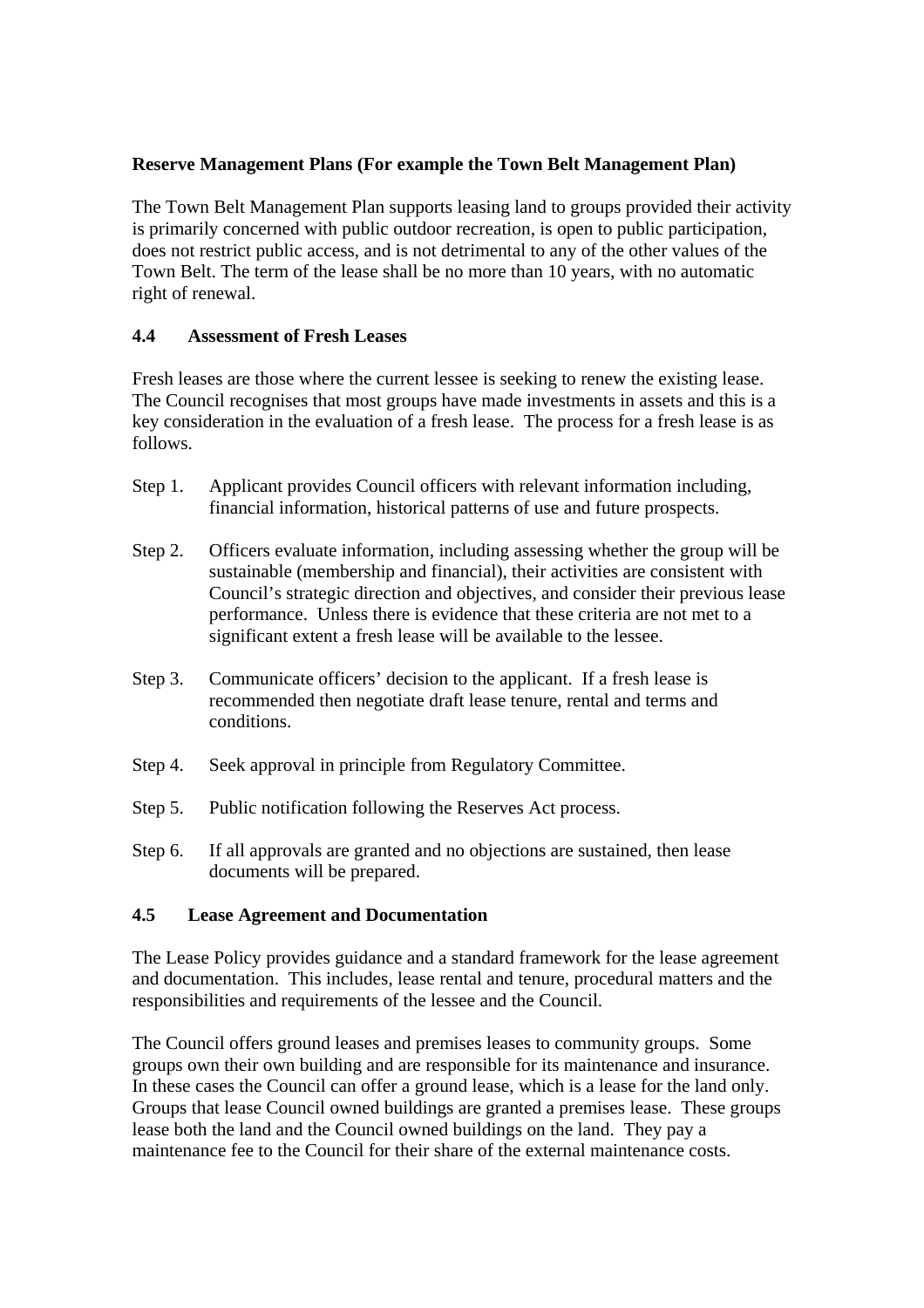The leases offered to the groups are in the standard format in accordance with Leases Policy and Committee's resolution of 7 February 2007. The standard leases cover the following terms and conditions:

- Reporting requirements
- Allocation of responsibilities between lessee and lessor
- Payment of rates, water and other utilities
- Maintenance of buildings, structures, vegetation and land
- Insurance
- Subleasing
- Granting security against a lease
- Termination of leases
- External signs
- External commercial advertising within leased areas.

### *4.5.1 Term of Lease*

In accordance with the Leases Policy the standard tenure for leases is ten years plus one further term of ten years. (The standard term for a lease on Town Belt is 10 years with no automatic right of renewal).

However, there are occasions where it is appropriate to use a degree of flexibility in the term of a lease. This flexibility is at the Council's discretion and is designed to allow Council to respond to changing community needs and asset management issues. The reasons a shorter or longer term may be offered are limited to the following circumstances:

| <b>Shorter Tenure</b>                       | <b>Longer Tenure</b>                      |
|---------------------------------------------|-------------------------------------------|
| Declining trends in an activity             | Recognition of past asset investment      |
| Evolution of activities that will compete   | Proposed asset investment                 |
| for assets                                  |                                           |
| Alternative uses are planned by the         | To provide certainty for external funding |
| Council for the lease asset (for example,   | purposes                                  |
| demolition of the buildings in X years)     |                                           |
| Life expectancy of facility/ assets is less | Dependence by community or                |
| than lease tenure                           | membership on continuity of a key         |
|                                             | activity                                  |
| Group asks for a shorter tenure             |                                           |

*Table 1: Reasons for a shorter or longer term may be offered.* 

#### *4.5.2 Monitoring and Reporting Requirements*

The Council is interested in the ongoing performance of community and recreation groups so it can monitor the achievement of strategic objectives for the city. The reporting requirements in the lease are not intended to be a control mechanism, rather a means of communication between the Council and the groups.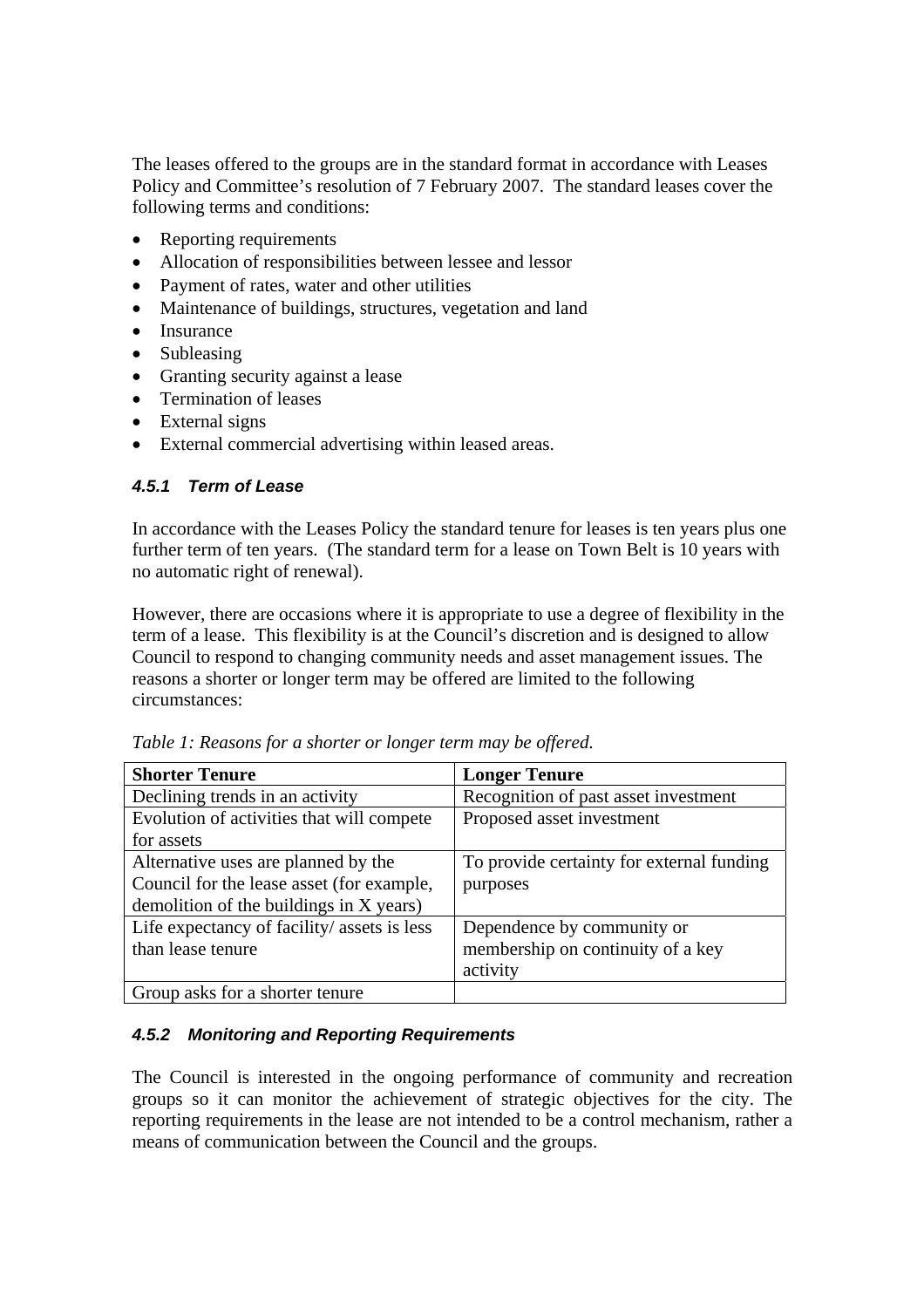Reporting generally includes the requirement for:

- Membership numbers and usage rates
- Community events run through the leases
- Financial information

### **4.6 Relevant Demographic Trends**

This section outlines some of the demographic changes and relevant trends that have occurred or are projected city-wide. This information assists in portraying what is happening at the community, regional and national level and can be used to make informed decisions.

The proportion of young people who live in Wellington and are sedentary has increased significantly. In 1997 seven percent of young people living in this region were sedentary, but by 2001 this figure had risen to 31%.

It is predicted that by 2026 there will be:

- 2,000 fewer children aged 0-14
- 20,000 more people aged 40-64
- 14,000 more people aged 65 plus.

#### **Athletics**

Nationally, the number of people registered participating in Athletic disciplines has slightly declined from 31,500 in 2000 to 28,345 in 2003. Wellington athletics clubs utilise the synthetic-athletic track located at Newtown Park. Junior programmes operate on two grass tracks and harriers clubs utilise the open space track networks.

#### **Tennis**

Tennis is strong in the Wellington area. Adult membership is stable in Wellington with membership around 1,100. Junior tennis is growing with membership increasing from 1,445 in 2005 to 1,674 in 2006.

#### **Croquet**

There are at least three croquet clubs in Wellington City. Nationally there were almost 3,850 croquet players in the 2005/6 season. There has been a decline in membership since 1997 (7%), but the men's competition is currently strong. Golf Croquet is also becoming a popular variation of the game.

#### **Motor Sport**

There is growing participation in this sport. Membership had grown to over 16,200 nationally (2003) - a 25% increase since 1997 (excluding motorcycles)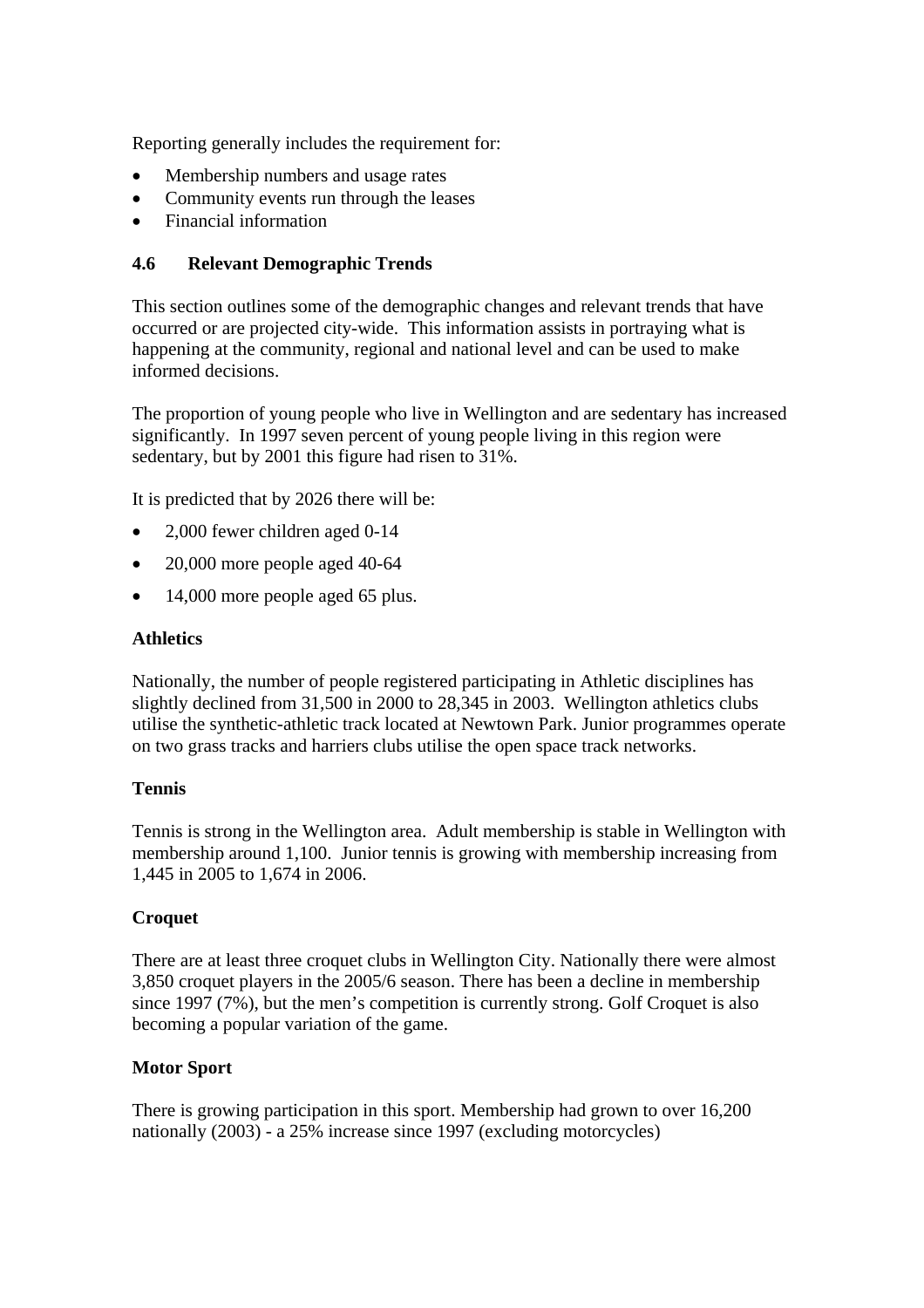There are nine motor sport clubs in Wellington and four in Kapiti. Most clubs are specific to a brand of car e.g. Fiat, MG, Triumph.

# **5. Discussion**

## **5.1 Club Information**

The following information briefly describes the five clubs requesting fresh leases, and includes their strategic fit and level of sustainability.

# **Wellington Harrier Athletic Club (Premises Lease)**

| <b>History</b>                                          | The club was founded in 1903 and was the first of its kind in the city.          |  |                                  |  |
|---------------------------------------------------------|----------------------------------------------------------------------------------|--|----------------------------------|--|
|                                                         | Wellington Track and Field Club was founded in 1995 and amalgamated with         |  |                                  |  |
|                                                         | the Harrier Club to form Wellington Harrier Athletic Club in 1997. The club      |  |                                  |  |
|                                                         | has occupied the site since 1963 when it relocated from Evans Bay.               |  |                                  |  |
| <b>Background</b>                                       | The club operates all year round and caters for three main branches of sports:   |  |                                  |  |
|                                                         | running, track and field and children's athletics.                               |  |                                  |  |
| Term                                                    | 10 year lease. This term is in accordance with the standard term outlined in the |  |                                  |  |
|                                                         | Town Belt Management Plan.                                                       |  |                                  |  |
| Strategic Fit                                           | Contribution to More Liveable, More Inclusive and Healthier outcomes             |  |                                  |  |
| Membership<br>Club Sustainability<br>Financially viable |                                                                                  |  | 324 (230 juniors and 94 seniors) |  |
|                                                         |                                                                                  |  | Yes                              |  |
| Terms & Conditions of Previous Lease Met?               |                                                                                  |  | Yes                              |  |

## **Olympic Athletic Club (Ground Lease)**

| <b>History</b>                                          | The club is one of the oldest clubs in the Wellington region and was formed in<br>1914 as an off-shoot of the former Brooklyn Harrier Club.                                                                        |  |                                 |
|---------------------------------------------------------|--------------------------------------------------------------------------------------------------------------------------------------------------------------------------------------------------------------------|--|---------------------------------|
| <b>Background</b>                                       | The club operates mainly during the winter for the cross-country and road<br>season which runs from March to October. The club has a strong emphasis on<br>coaching for all age groups, especially junior members. |  |                                 |
| Term                                                    | $10 + 10$ year lease. This term is in accordance with the standard term outlined<br>in the Leases Policy.                                                                                                          |  |                                 |
| Strategic Fit                                           | Contributes to More Liveable and Healthier outcomes.                                                                                                                                                               |  |                                 |
| Membership<br>Club Sustainability<br>Financially viable |                                                                                                                                                                                                                    |  | 150 (59 seniors and 91 juniors) |
|                                                         |                                                                                                                                                                                                                    |  | Yes                             |
| Terms & Conditions of Previous Lease Met?               |                                                                                                                                                                                                                    |  | Yes                             |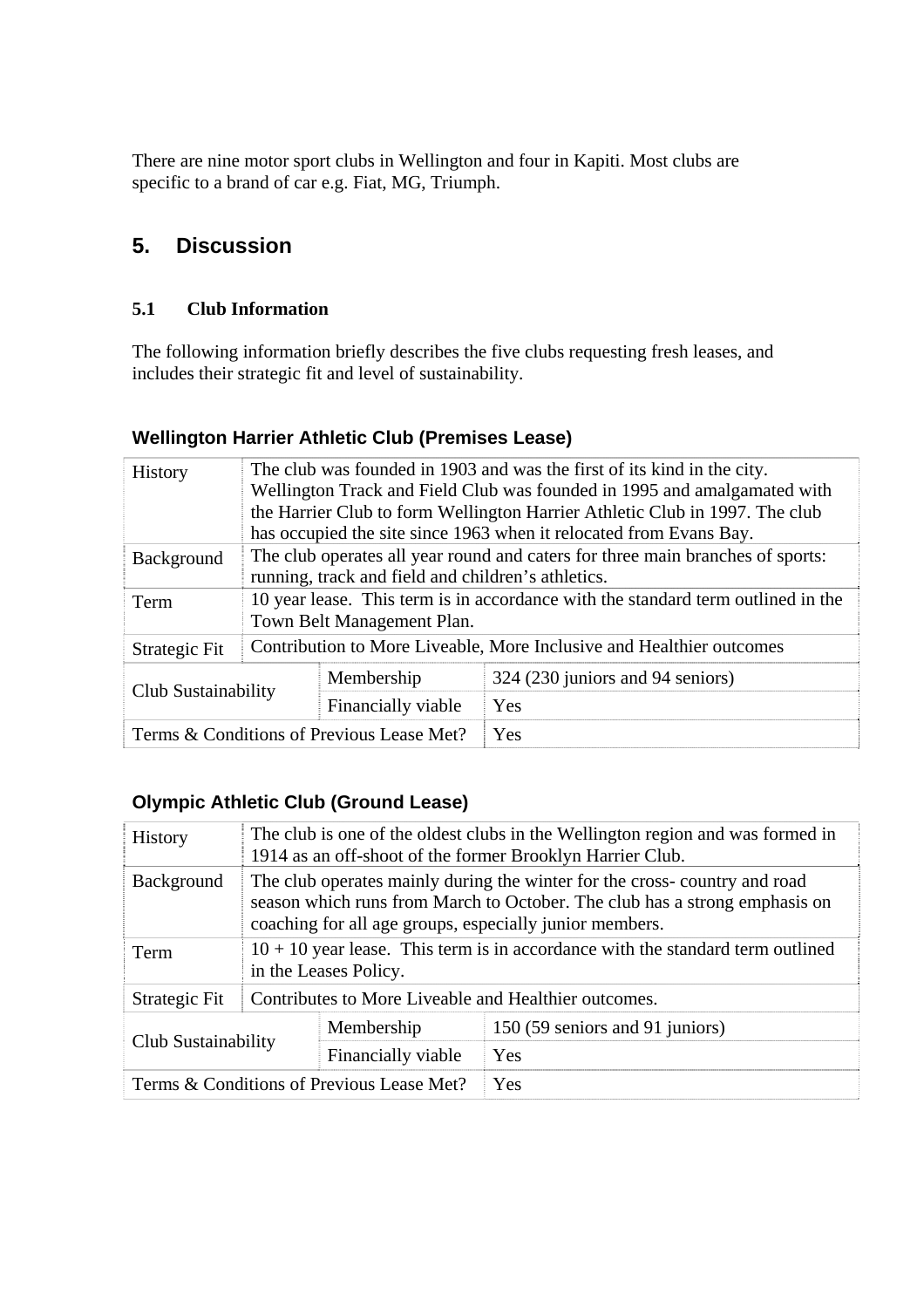| <b>History</b>                                                 | The club was established in 1929                                                                          |  |                                  |
|----------------------------------------------------------------|-----------------------------------------------------------------------------------------------------------|--|----------------------------------|
| Background                                                     | The club has four plexipave courts with lights. The club won Tennis Club of the<br>year in 1998 and 2002. |  |                                  |
| Term                                                           | $10 + 10$ year lease. This term is in accordance with the standard term outlined<br>in the Leases Policy. |  |                                  |
| Strategic Fit                                                  | Contributes to the More Liveable, More Actively Engaged, Better Connected<br>and Healthier outcomes.      |  |                                  |
| Membership<br><b>Club Sustainability</b><br>Financially viable |                                                                                                           |  | 222 (173 seniors and 49 juniors) |
|                                                                |                                                                                                           |  | Yes                              |
| Terms & Conditions of Previous Lease Met?                      |                                                                                                           |  | Yes                              |

# **Vogelmorn Tennis Club (Ground Lease)**

# **Wellington Car Club (Ground Lease)**

| History                                                 | The club was established in 1942 and has a long history in Wellington with car<br>enthusiasts.                                                                                                                                                                                                                                                              |  |     |
|---------------------------------------------------------|-------------------------------------------------------------------------------------------------------------------------------------------------------------------------------------------------------------------------------------------------------------------------------------------------------------------------------------------------------------|--|-----|
| Background                                              | The club is currently undergoing a revival and its main objective is to run<br>sanctioned competition events enabling cars of all ranges to be enjoyed at<br>competitive speeds in safe and legal environments. Speed events include hill<br>climbs, circuit racing, sprints and rallies. The club also runs regular training<br>days at Manfield speedway. |  |     |
| Term                                                    | $5 + 5$ year lease. This term has been determined due to the club's declining<br>membership and under utilisation of the building which is approximately 15<br>hours per week. The Council will consider granting the 5 year renewal term at<br>the expiry of the initial term.                                                                             |  |     |
| Strategic Fit                                           | Contributes to the More Liveable, More Actively Engaged, Better Connected<br>and Healthier outcomes.                                                                                                                                                                                                                                                        |  |     |
| Membership<br>Club Sustainability<br>Financially viable |                                                                                                                                                                                                                                                                                                                                                             |  | 58  |
|                                                         |                                                                                                                                                                                                                                                                                                                                                             |  | Yes |
| Terms & Conditions of Previous Lease Met?               |                                                                                                                                                                                                                                                                                                                                                             |  | Yes |

# **Wellington Municipal Croquet Club (Premises Lease)**

| <b>History</b> | The club was established in 1912 by Mrs J Luke, wife of the then Wellington<br>Mayor. The Club was also used as a mortuary in 1917 during the influenza<br>epidemic.                                                |
|----------------|---------------------------------------------------------------------------------------------------------------------------------------------------------------------------------------------------------------------|
| Background     | Over the years the club has produced several leading New Zealand players and<br>enjoys use of the greens everyday. The club also runs an open night every<br>Friday to introduce the game to members of the public. |
| Term           | 10 year lease. This term is in accordance with the Town Belt Management Plan.                                                                                                                                       |
| Strategic Fit  | Contributes to the More Liveable, More Actively Engaged, Better Connected<br>and Healthier outcomes.                                                                                                                |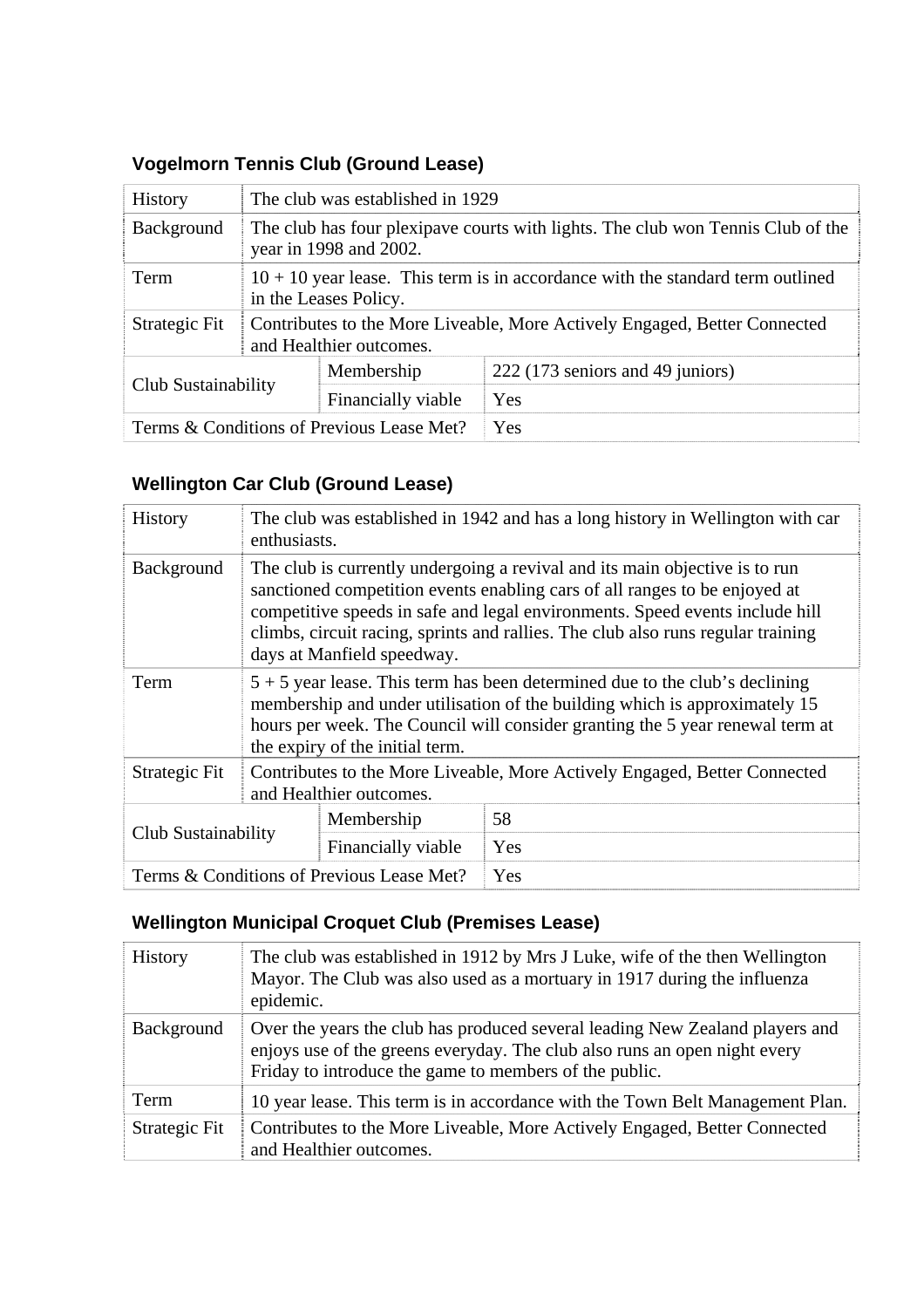| Club Sustainability                       | Membership         | 50              |
|-------------------------------------------|--------------------|-----------------|
|                                           | Financially viable | <b>Yes</b>      |
| Terms & Conditions of Previous Lease Met? |                    | $Y_{\text{es}}$ |

# **6. Conclusion**

The five groups requesting a fresh lease on Reserve Land and the Wellington Town Belt have provided sufficient evidence to demonstrate their strategic fit and are sustainable for the proposed term of their lease. All groups are in agreement with the proposed terms and conditions, including the term of the lease.

Officers propose that the Committee exercise its delegated authority to approve the granting of leases to these groups, subject to the conditions identified in the Recommendations Section (Section 3) of this report.

Contact Officer: *David Shaw - Property Advisor, Community Purpose Property*